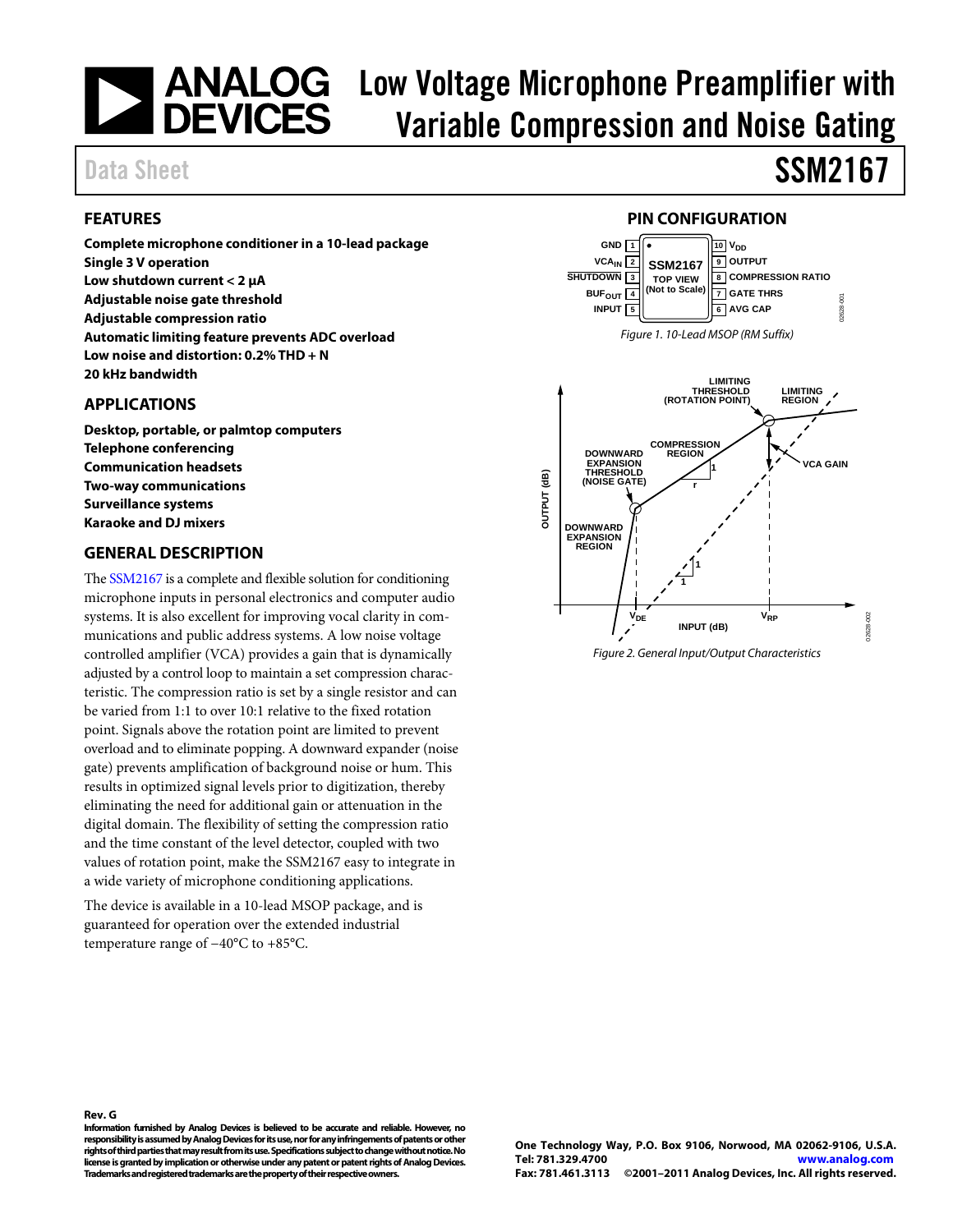## TABLE OF CONTENTS

### <span id="page-1-0"></span>**REVISION HISTORY**

### **9/11—Rev. F to Rev. G**

| $2/11$ —Rev. E to Rev. F                                                                                  |
|-----------------------------------------------------------------------------------------------------------|
| Deleted Figure 15; Renumbered Figures Sequentially 7<br>Change to Level Detector Section and Figure 17  9 |
| $6/09$ —Rev. D to Rev. E                                                                                  |
|                                                                                                           |
| $2/09$ —Rev. C to Rev. D                                                                                  |
| Changes to Figure 4, Figure 5, Figure 6, and Figure 7  5                                                  |
| $11/07$ —Rev. B to Rev. C                                                                                 |
|                                                                                                           |

| Setting the Noise Gate Threshold (Downward Expansion). 10 |  |
|-----------------------------------------------------------|--|
|                                                           |  |
|                                                           |  |
|                                                           |  |
|                                                           |  |
|                                                           |  |

| $9/03$ —Rev. A to Rev. B |  |
|--------------------------|--|
|                          |  |
|                          |  |
|                          |  |
|                          |  |
| $3/02$ —Rev. 0 to Rev. A |  |

**7/01—Revision 0: Initial Version**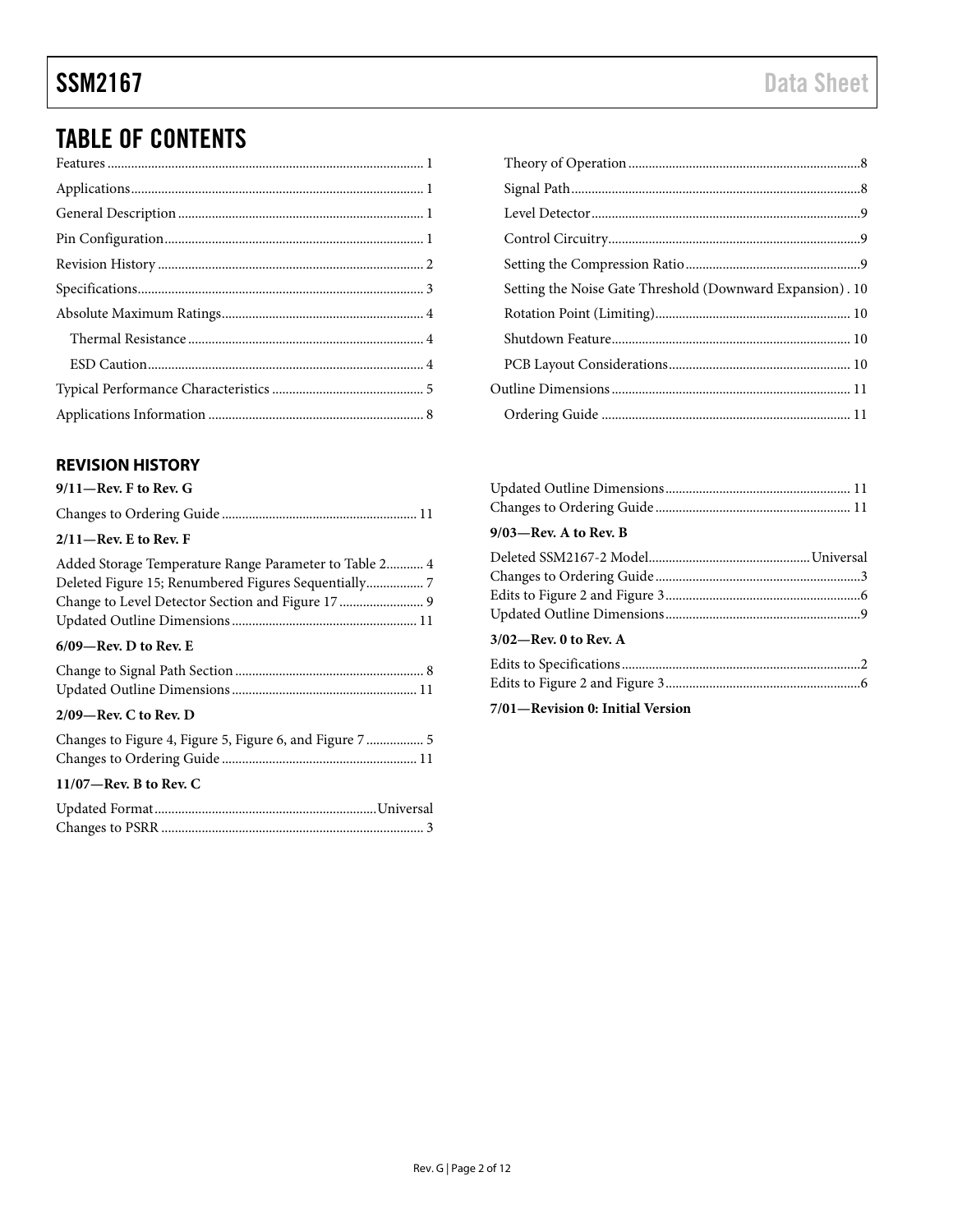### <span id="page-2-0"></span>**SPECIFICATIONS**

 $V_S = 3.0$  V, f = 1 kHz,  $R_L = 100$  k $\Omega$ ,  $R_{COMP} = 0$   $\Omega$ ,  $T_A = 25^{\circ}$ C,  $V_{IN} = 100$  mV rms,  $R_{GATE} = 2$  k $\Omega$ , unless otherwise noted.

### **Table 1.**

| <b>Parameter</b>                  | Symbol                 | <b>Test Conditions/Comments</b>   | <b>Min</b> | <b>Typ</b>     | <b>Max</b> | Unit           |
|-----------------------------------|------------------------|-----------------------------------|------------|----------------|------------|----------------|
| <b>AUDIO SIGNAL PATH</b>          |                        |                                   |            |                |            |                |
| <b>Voltage Noise Density</b>      | $e_n$                  | 10:1 compression                  |            | 20             |            | $nV/\sqrt{Hz}$ |
| <b>Noise</b>                      |                        | 20 kHz bandwidth, $V_{IN} = GND$  |            | $-70$          |            | dBV            |
| Total Harmonic Distortion + Noise | $THD + N$              | $V_{IN}$ = 100 mV rms             |            | 0.2            |            | $\%$           |
| Input Impedance                   | $Z_{IN}$               |                                   |            | 100            |            | $k\Omega$      |
| Output Impedance                  | $Z_{OUT}$              |                                   |            | 145            |            | $\Omega$       |
| <b>Load Drive</b>                 |                        | Minimum resistive load            |            | 5              |            | $k\Omega$      |
|                                   |                        | Maximum capacitive load           |            | $\overline{2}$ |            | nF             |
| Input Voltage Range               |                        | $0.4\%$ THD + N                   |            | 600            |            | mV rms         |
| Output Voltage Range              |                        | $0.4\%$ THD + N                   |            | 700            |            | mV rms         |
| <b>Gain Bandwidth Product</b>     |                        | 1:1 compression, VCA $G = 18$ dB  |            |                |            | <b>MHz</b>     |
| <b>CONTROL SECTION</b>            |                        |                                   |            |                |            |                |
| VCA Dynamic Gain Range            |                        |                                   |            | 40             |            | dB             |
| <b>VCA Fixed Gain</b>             |                        |                                   |            | 18             |            | dB             |
| Compression Ratio, Minimum        |                        |                                   |            | 1:1            |            |                |
| Compression Ratio, Maximum        |                        | See Table 4 for R <sub>COMP</sub> |            | 10:1           |            |                |
| <b>Rotation Point</b>             |                        |                                   |            | 63             |            | mV rms         |
| Noise Gate Range                  |                        | Maximum threshold                 |            | $-40$          |            | dBV            |
| <b>POWER SUPPLY</b>               |                        |                                   |            |                |            |                |
| Supply Voltage                    | <b>V<sub>SY</sub></b>  |                                   | 2.5        |                | 5.5        | $\vee$         |
| <b>Supply Current</b>             | <b>I</b> <sub>SY</sub> |                                   |            | 2.3            | 5          | mA             |
| DC Output Voltage                 |                        |                                   |            | 1.4            |            | v              |
| Power Supply Rejection Ratio      | <b>PSRR</b>            | $V_{SY}$ = 2.5 V to 6 V           |            | 45             |            | dB             |
| <b>SHUTDOWN</b>                   |                        |                                   |            |                |            |                |
| <b>Supply Current</b>             | <b>I</b> sy            | $Pin 3 = GND$                     |            | $\overline{2}$ | 8          | μA             |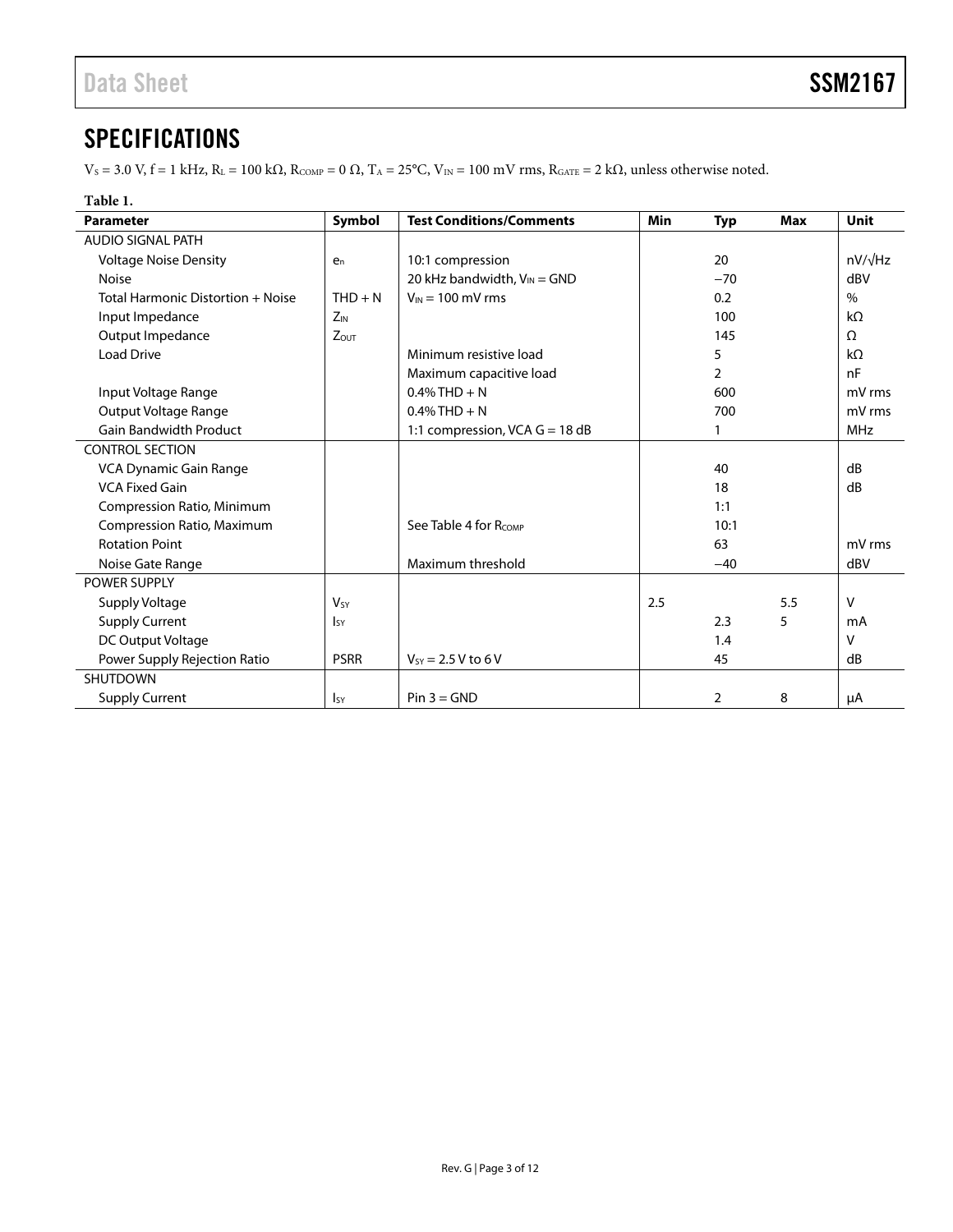### <span id="page-3-0"></span>ABSOLUTE MAXIMUM RATINGS

#### **Table 2.**

| <b>Parameter</b>                     | Rating                                                          |
|--------------------------------------|-----------------------------------------------------------------|
| Supply Voltage                       | 6 V                                                             |
| Input Voltage                        | 6V                                                              |
| <b>Operating Temperature Range</b>   |                                                                 |
| Storage Temperature Range            | $-40^{\circ}$ C to $+85^{\circ}$ C<br>-65°C to $+150^{\circ}$ C |
| Junction Temperature                 | $150^{\circ}$ C                                                 |
| Lead Temperature (Soldering, 10 sec) | 300°C                                                           |
| 883 (Human Body) Model               | 500 V                                                           |

Stresses above those listed under Absolute Maximum Ratings may cause permanent damage to the device. This is a stress rating only; functional operation of the device at these or any other conditions above those indicated in the operational section of this specification is not implied. Exposure to absolute maximum rating conditions for extended periods may affect device reliability.

#### <span id="page-3-1"></span>**THERMAL RESISTANCE**

θ<sub>JA</sub> is specified for worst-case conditions, that is, θ<sub>JA</sub> is specified for a device soldered in a 4-layer circuit board for surface-mount packages.

#### **Table 3.**

| Package Type      | σja | θιс | Unit |
|-------------------|-----|-----|------|
| 10-Lead MSOP (RM) | 180 | 35  | /W   |

#### <span id="page-3-2"></span>**ESD CAUTION**



ESD (electrostatic discharge) sensitive device. Charged devices and circuit boards can discharge without detection. Although this product features interest and proprietary protection circuitry, damage<br>may occur on devices subjected to high energy ESD. Therefore, proper ESD precautions should be taken to avoid performance degradation or loss of functionality.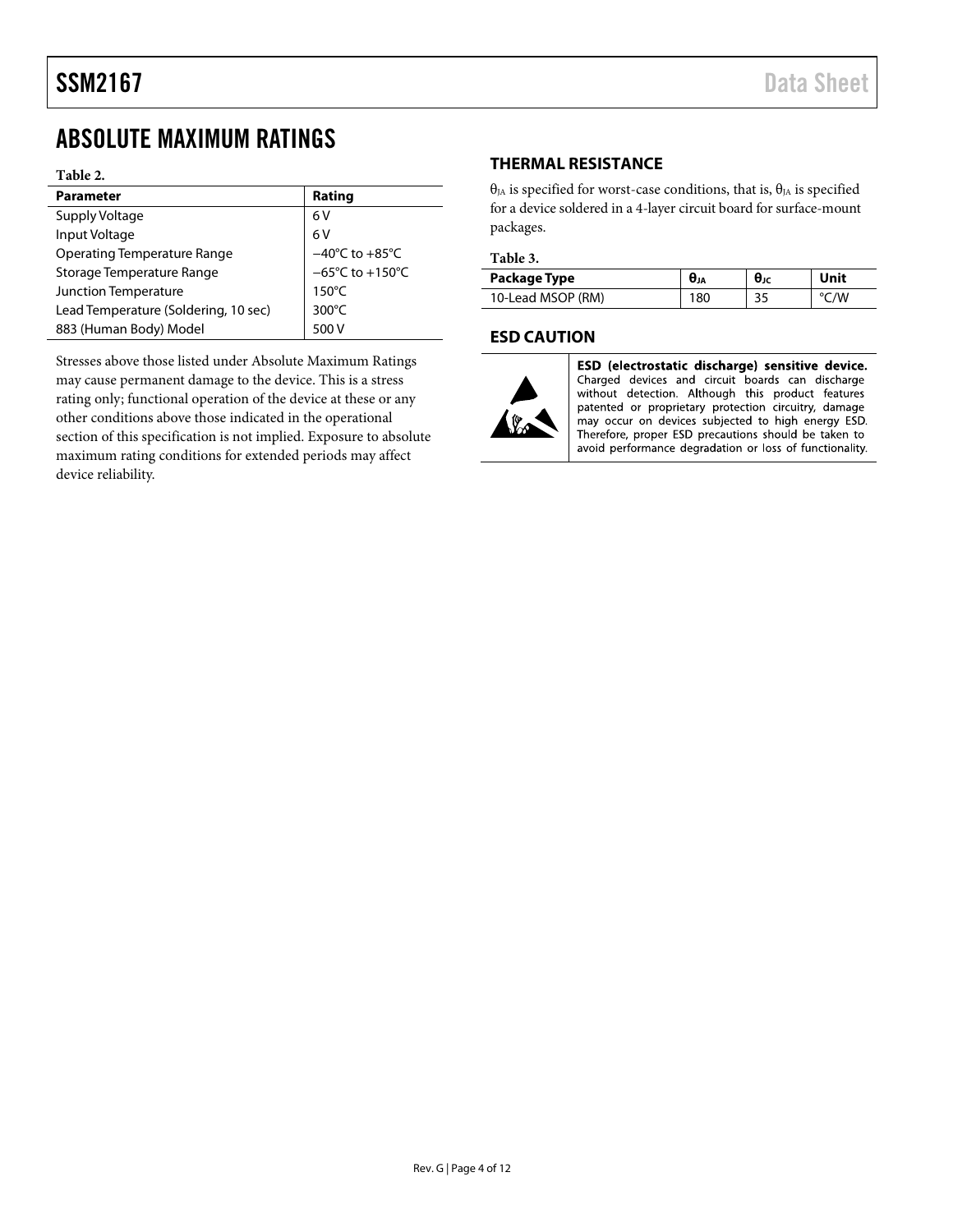### <span id="page-4-0"></span>TYPICAL PERFORMANCE CHARACTERISTICS





*Figure 6. THD + N vs. Input Voltage*



*Figure 7. Output vs. Input Characteristics*

<span id="page-4-1"></span>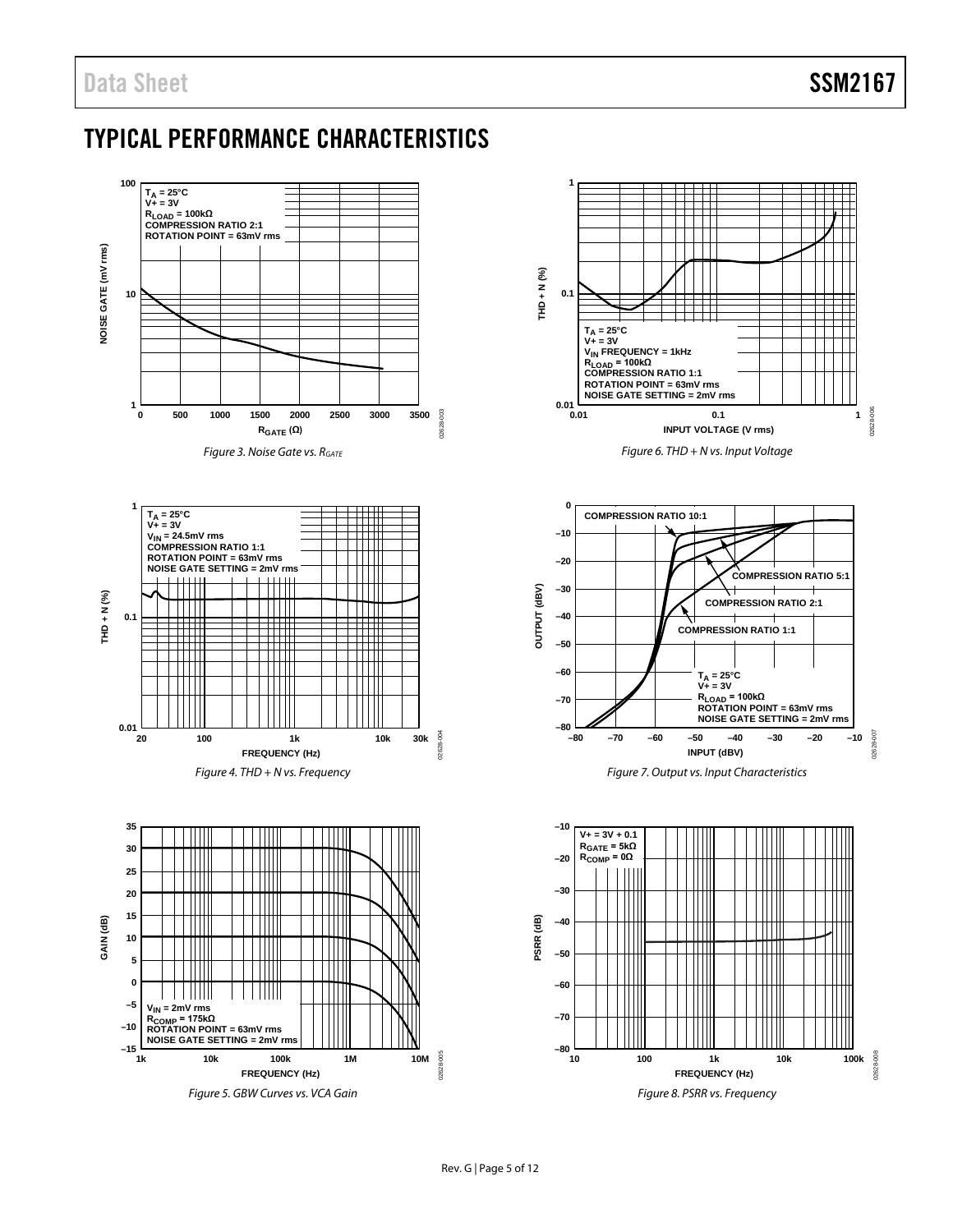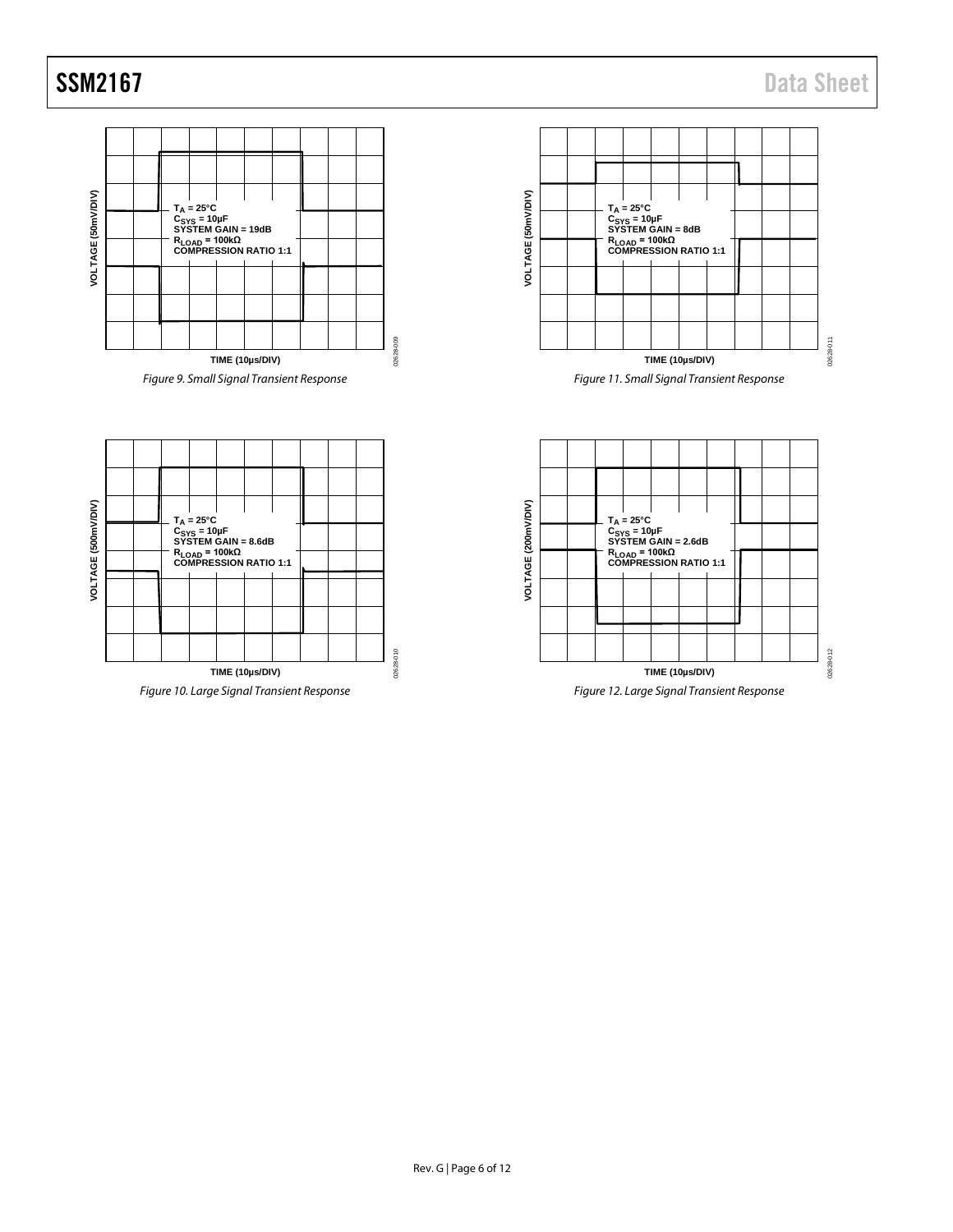## Data Sheet SSM2167

VOLTAGE (100mV/DIV) **VOLTAGE (100mV/DIV) –6dBV –66dBV –85dBV** 02628-013 02628-013 **TIME (1s/DIV)**

<span id="page-6-1"></span>

VOLTAGE (100mWDIV) **VOLTAGE (100mV/DIV) –6dBV –66dBV –85dBV** 02628-014 02628-014 **TIME (500ms/DIV)**

<span id="page-6-0"></span>*Figure 14. RMS Level Detector Performance with CAVG = 2.2 µF*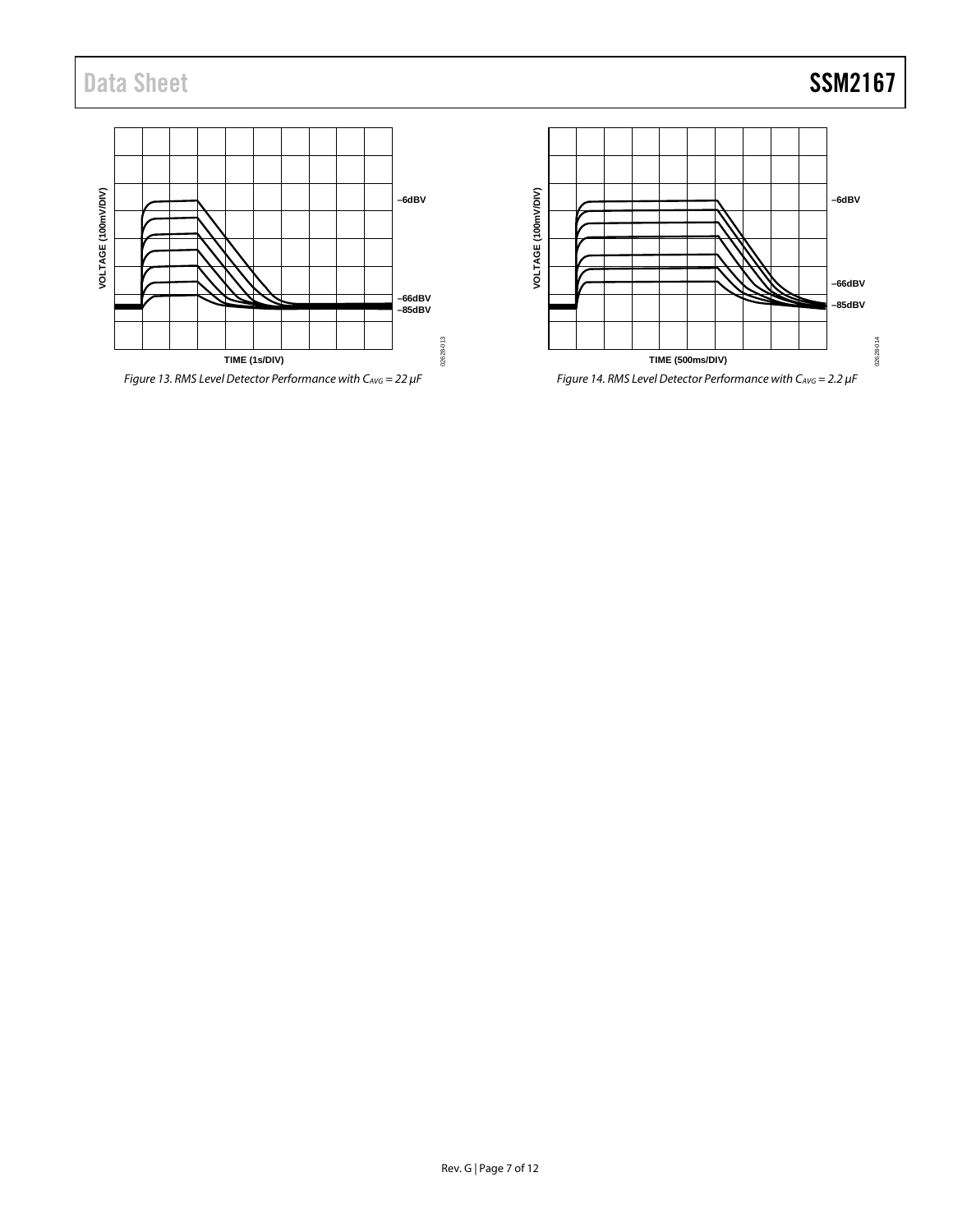### <span id="page-7-0"></span>APPLICATIONS INFORMATION

The SSM2167 is a complete microphone signal conditioning system on a single integrated circuit. Designed primarily for voice-band applications, this integrated circuit provides amplification, limiting, variable compression, and noise gate. User adjustable compression ratio, noise gate threshold, and two different fixed gains optimize circuit operation for a variety of applications. The SSM2167 also features a low power shutdown mode for battery-powered applications.









#### <span id="page-7-3"></span><span id="page-7-1"></span>**THEORY OF OPERATION**

The typical transfer characteristic for the SSM2167 is shown in [Figure 2](#page-0-4) where the output level in dB is plotted as a function of the input level in dB. The dotted line indicates the transfer characteristic for a unity-gain amplifier. For input signals in the range of  $V_{DE}$  (downward expansion) to  $V_{RP}$  (rotation point), an "r" dB change in the input level causes a 1 dB change in the output level. Here, r is defined as the compression ratio. The compression ratio may be varied from 1:1 (no compression) to 10:1 via a single resistor,  $R_{\text{COMP}}$ . Input signals above  $V_{RP}$  are compressed with a fixed compression ratio of approximately 10:1. This region of operation is the limiting region. Varying the compression ratio has no effect on the limiting region.

The breakpoint between the compression region and the limiting region is referred to as the limiting threshold or the rotation point. The term, rotation point, derives from the observation that the straight line in the compression region rotates about this point on the input/output characteristic as the compression ratio is changed.

The gain of the system with an input signal level of  $V_{RP}$  is the fixed gain, 18 dBV for the SSM2167, regardless of the compression ratio.

Input signals below V<sub>DE</sub> are downward expanded; that is, a −1 dB change in the input signal level causes approximately a −3 dB change in the output level. As a result, the gain of the system is small for very small input signal levels, even though it may be quite large for small input signals above  $V_{DE}$ . The external resistor at Pin 7, RGATE, is used to set the downward expansion threshold  $(V_{DE})$ .

Finally, the SSM2167 provides an active low, CMOS-compatible digital power-down feature that reduces device supply current to typically less than 2 µA.

### <span id="page-7-2"></span>**SIGNAL PATH**

[Figure 16](#page-7-3) illustrates the block diagram of the SSM2167. The audio input signal is processed by the input buffer and then by the VCA. The input buffer presents an input impedance of approximately 100 k $\Omega$  to the source. A dc voltage of approximately 400 mV is present at INPUT (Pin 5) of the SSM2167, requiring the use of a blocking capacitor (C1) for ground-referenced sources. A 0.1 µF capacitor is a good choice for most audio applications. The input buffer is a unity-gain stable amplifier that can drive the low impedance input of the VCA and an internal rms detector.

The VCA is a low distortion, variable gain amplifier whose gain is set by the side-chain control circuitry. An external blocking capacitor (C2) must be used between the buffer output and the VCA input. The 1 k $\Omega$  impedance between amplifiers determines the value of this capacitor, which is typically between 4.7  $\mu$ F and 10 µF. An aluminum electrolytic capacitor is an economical choice. The VCA amplifies the input signal current flowing through C2 and converts this current to a voltage at the output pin (Pin 9) of the SSM2167. The net gain from input to output can be as high as 40 dB, depending on the gain set by the control circuitry.

The output impedance of the SSM2167 is typically less than 145 Ω, and the external load on Pin 9 should be >5 kΩ. The nominal output dc voltage of the device is approximately 1.4 V; therefore, a blocking capacitor for grounded loads must be used.

The bandwidth of the SSM2167 is quite wide at all gain settings. The upper 3 dB point is over 1 MHz at gains as high as 30 dB. The GBW plots are shown in [Figure 5.](#page-4-1) The lower 3 dB cutoff frequency of the SSM2167 is set by the input impedance of the VCA (1 k $\Omega$ ) and C2. Whereas the noise of the input buffer is fixed, the input-referred noise of the VCA is a function of gain. The VCA input noise is designed to be at a minimum when the gain is at a maximum, thereby maximizing the usable dynamic range of the part.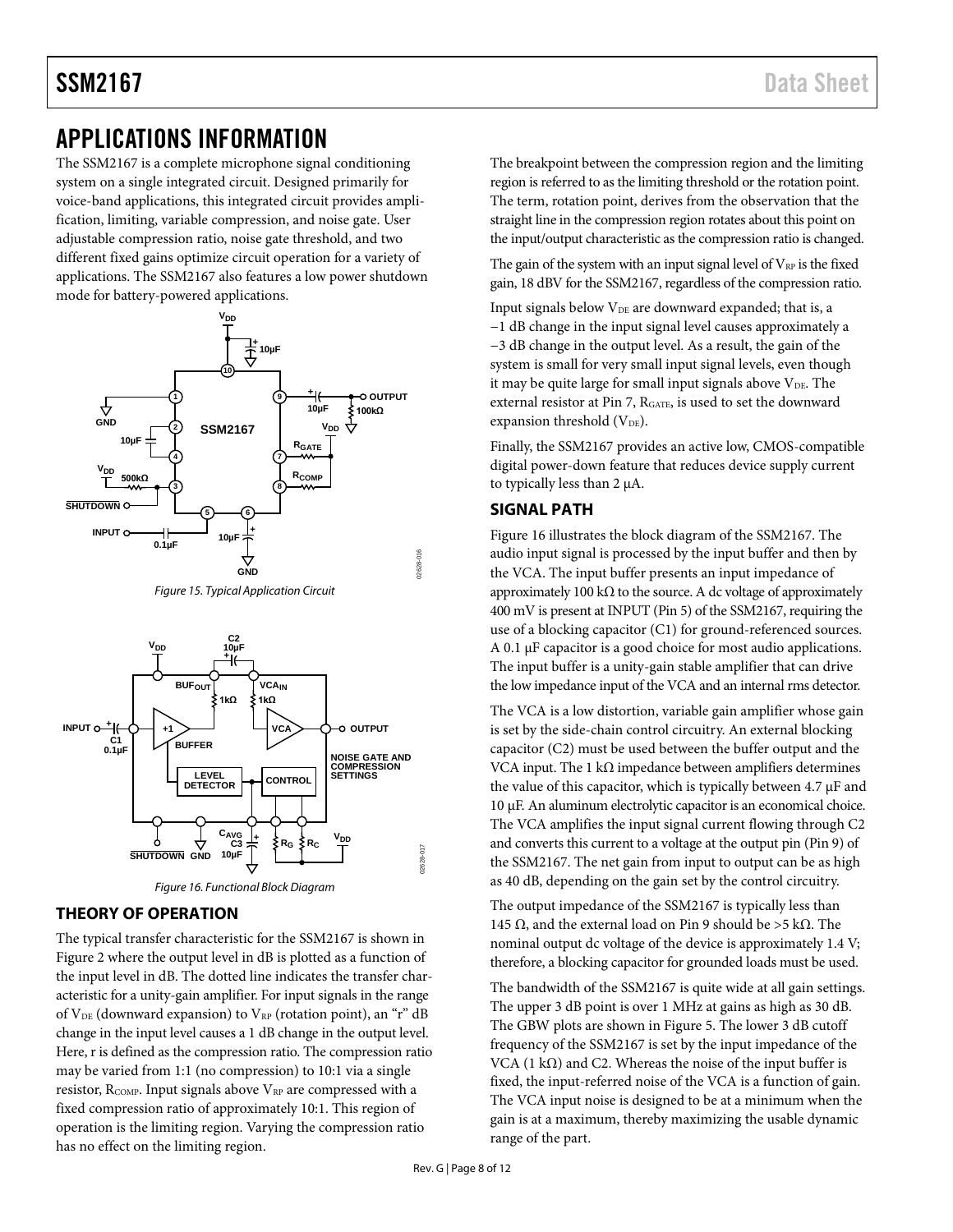### Data Sheet SSM2167

### <span id="page-8-0"></span>**LEVEL DETECTOR**

The SSM2167 incorporates a full-wave rectifier and a true rms level detector circuit whose averaging time constant is set by an external capacitor (C<sub>AVG</sub>) connected to the AVG CAP (Pin 6). For optimal low frequency operation of the level detector down to 10 Hz, the value of the capacitor should be 2.2 μF. Some experimentation with larger values for CAVG may be necessary to reduce the effects of excessive low frequency ambient background noise. The value of the averaging capacitor affects sound quality: too small a value for this capacitor may cause a pumping effect for some signals, whereas too large a value can result in slow response times to signal dynamics. Electrolytic capacitors are recommended here for lowest cost and should be in the range of 2 μF to 22 μF.

The rms detector filter time constant is approximately given by  $10 \times C_{AVG}$  milliseconds where  $C_{AVG}$  is in  $\mu$ F. This time constant controls both the steady state averaging in the rms detector as well as the release time for compression, that is, the time it takes for the system gain to increase due to a decrease in input signal. The attack time, the time it takes for the gain to be reduced because of a sudden increase in input level, is controlled mainly by internal circuitry that speeds up the attack for large level changes. In most cases, this limits overload time to less than 35 ms.

The performance of the rms level detector is illustrated in [Figure 14 f](#page-6-0)or a CAVG of 2.2 μF an[d Figure 13 f](#page-6-1)or a CAVG of 22 μF. I[n Figure 13](#page-6-1) an[d Figure 14,](#page-6-0) the input signal to the SSM2167 (not shown) is a series of tone bursts in six successive 10 dB steps. The tone bursts range from −66 dBV (0.5 mV rms) to −6 dBV (0.5 V rms). As illustrated in these figures, the attack time of the rms level detector is dependent only on CAVG, but the release times are linear ramps whose decay times are dependent on both CAVG and the input signal step size. The rate of release is approximately 240 dB/s for a CAVG of 2.2 μF, and 12 dB/s for a CAVG of 22 μF.

### <span id="page-8-1"></span>**CONTROL CIRCUITRY**

The output of the rms level detector is a signal proportional to the log of the true rms value of the buffer output with an added dc offset. The control circuitry subtracts a dc voltage from this signal, scales it, and sends the result to the VCA to control the gain. The gain control of the VCA is logarithmic—a linear change in control signal causes a dB change in gain. It is this control law that allows linear processing of the log rms signal to provide the flat compression characteristic on the input/output characteristic shown in [Figure 2.](#page-0-4)



### <span id="page-8-4"></span><span id="page-8-2"></span>**SETTING THE COMPRESSION RATIO**

Changing the scaling of the control signal fed to the VCA causes a change in the circuit compression ratio, r. This effect is shown in [Figure 17.](#page-8-4) Connecting a resistor ( $R_{COMP}$ ) between Pin 8 and V<sub>DD</sub> sets the compression ratio. Lowering R<sub>COMP</sub> gives smaller compression ratios as indicated i[n Table 4.](#page-8-3) AGC performance is achieved with compression ratios between 2:1 and 10:1, and is dependent on the application. Shorting R<sub>COMP</sub> disables the AGC function, setting the compression equal to 1:1. If using a compression resistor, using a value greater than 5 k $\Omega$  is recommended. If a value lower than 5 k $\Omega$  is used, the device may interpret this as a short, 0  $\Omega$ .

<span id="page-8-3"></span>

| <b>Table 4. Setting Compression Ratio</b> |  |  |
|-------------------------------------------|--|--|
|-------------------------------------------|--|--|

| <b>Compression Ratio</b> | <b>Value of RCOMP</b>    |
|--------------------------|--------------------------|
| 1:1                      | $0 \Omega$ (short to V+) |
| 2:1                      | 15 k $\Omega$            |
| 3:1                      | 35 k $\Omega$            |
| 5:1                      | 75 kΩ                    |
| 10:1                     | 175 k $\Omega$           |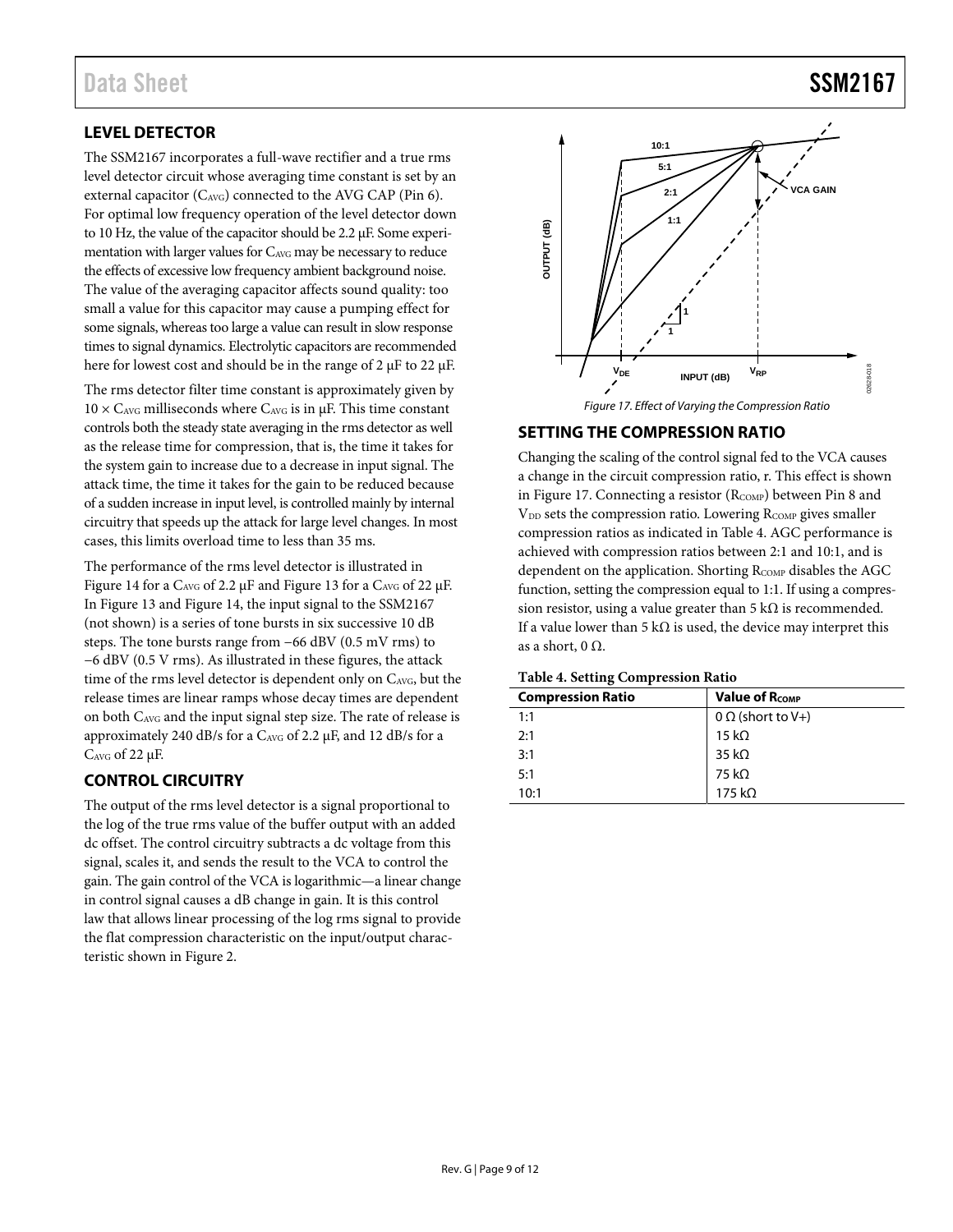### <span id="page-9-0"></span>**SETTING THE NOISE GATE THRESHOLD (DOWNWARD EXPANSION)**

The noise gate threshold is a programmable point using an external resistor (RGATE) that is connected between Pin 7 (GATE THRS) and  $V_{DD}$ . The downward expansion threshold may be set between −40 dBV and −55 dBV, as shown in [Table 5.](#page-9-4) The downward expansion threshold is inversely proportional to the value of this resistance: setting this resistance to 0  $\Omega$  sets the threshold at approximately 10 mV rms (−40 dBV), whereas a 5 kΩ resistance sets the threshold at approximately 1 mV rms (−55 dBV). This relationship is illustrated i[n Figure 18.](#page-9-5) It is not recommended to use more than 5 k $\Omega$  for the RGATE resistor because the noise floor of the SSM2167 prevents the noise gate from being lowered further without causing problems.

#### <span id="page-9-4"></span>**Table 5. Setting Noise Gate Threshold**

| <b>Noise Gate (dBV)</b> | <b>Value of RGATE</b>    |
|-------------------------|--------------------------|
| -40                     | $0 \Omega$ (short to V+) |
| -48                     | 1 k $\Omega$             |
| $-54$                   | 2 k $\Omega$             |
| $-55$                   | 5 k $\Omega$             |



<span id="page-9-5"></span>Expansion (Noise Gate) Threshold

### <span id="page-9-1"></span>**ROTATION POINT (LIMITING)**

Input signals above a particular level, the rotation point, are attenuated (limited) by internal circuitry. This feature allows the SSM2167 to limit the maximum output, preventing clipping of the following stage, such as a codec or ADC. The rotation point for the SSM2167 is set internally to −24 dBV (63 mV rms).

### <span id="page-9-2"></span>**SHUTDOWN FEATURE**

The supply current of the SSM2167 can be reduced to under 10 μA by applying an active low, 0 V CMOS-compatible input to the SHUTDOWN pin (Pin 3) of the SSM2167. In this state, the input and output circuitry of the SSM2167 assumes a high impedance state; as such, the potentials at the input pin and the output pin are determined by the external circuitry connected to the SSM2167. The SSM2167 takes approximately 200 ms to settle from a shutdown to power-on command. For power-on to shutdown, the SSM2167 requires more time, typically less than 1 sec. Cycling the power supply to the SSM2167 can result in quicker settling times: the off-to-on settling time of the SSM2167 is less than 200 ms, whereas the on-to-off settling time is less than 1 ms. The SSM2167 shutdown current is related to both temperature and voltage.

### <span id="page-9-3"></span>**PCB LAYOUT CONSIDERATIONS**

Because the SSM2167 is capable of wide bandwidth operation and can be configured for as much as 60 dB of gain, special care must be exercised in the layout of the PCB that contains the IC and its associated components. The following applications hints should be considered for the PCB.

The layout should minimize possible capacitive feedback from the output of the SSM2167 back to its input. Do not run input and output traces adjacent to each other.

A single-point (star) ground implementation is recommended in addition to maintaining short lead lengths and PCB runs. In applications where an analog ground and a digital ground are available, the SSM2167 and its surrounding circuitry should be connected to the analog ground of the system. As a result of these recommendations, wire-wrap board connections and grounding implementations are to be explicitly avoided.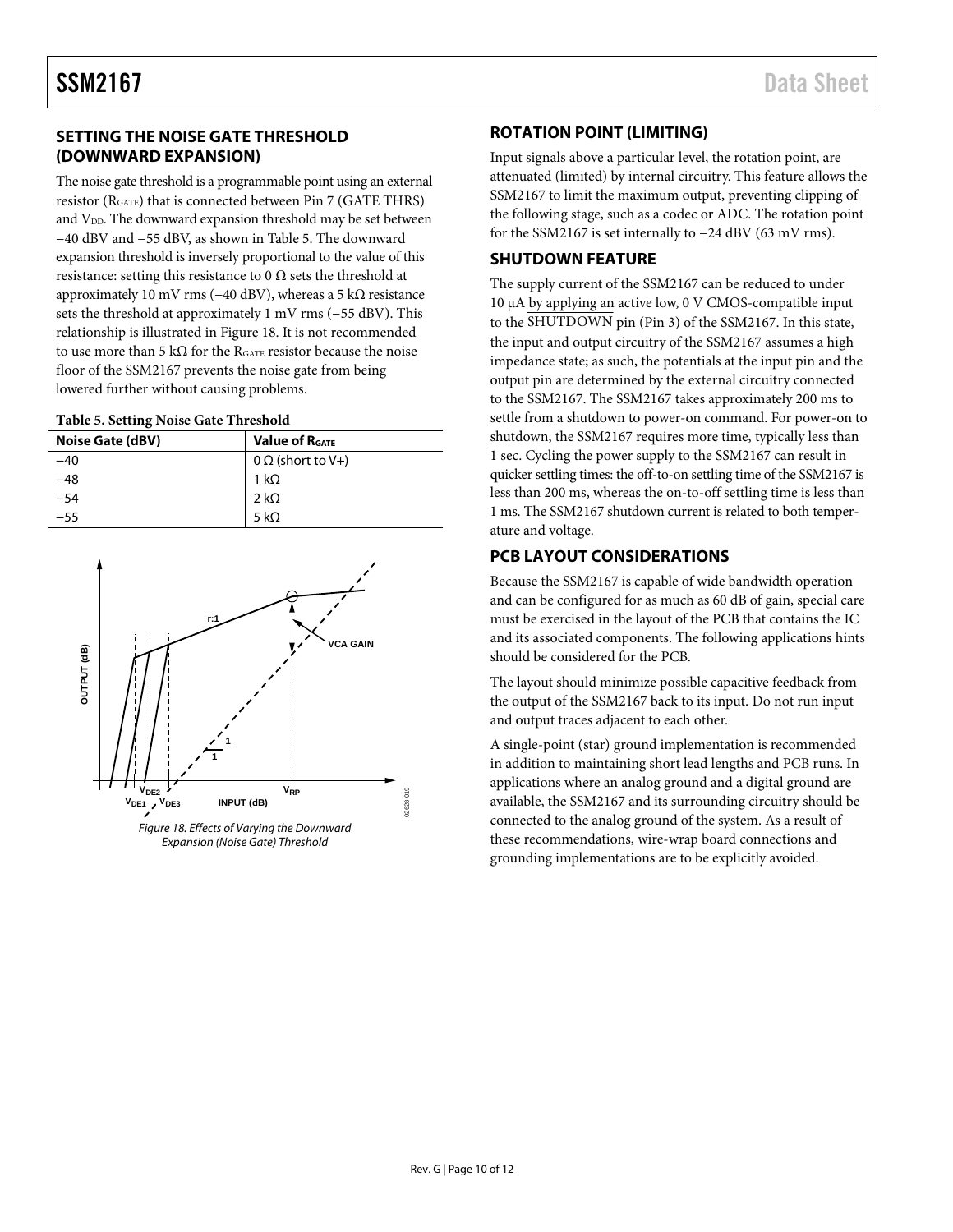### <span id="page-10-0"></span>OUTLINE DIMENSIONS



### <span id="page-10-1"></span>**ORDERING GUIDE**

| Model <sup>1</sup> | Temperature Range                  | <b>Package Description</b> | <b>Package Option</b> | <b>Branding</b> |
|--------------------|------------------------------------|----------------------------|-----------------------|-----------------|
| SSM2167-1RMZ-REEL  | $-40^{\circ}$ C to $+85^{\circ}$ C | 10-Lead MSOP               | <b>RM-10</b>          | <b>B11</b>      |
| SSM2167-1RMZ-R7    | $-40^{\circ}$ C to $+85^{\circ}$ C | 10-Lead MSOP               | <b>RM-10</b>          | <b>B11</b>      |
| SSM2167Z-EVAL      |                                    | Evaluation Board           |                       |                 |

1 Z = RoHS Compliant Part, # denotes RoHS compliant product may be top or bottom marked.